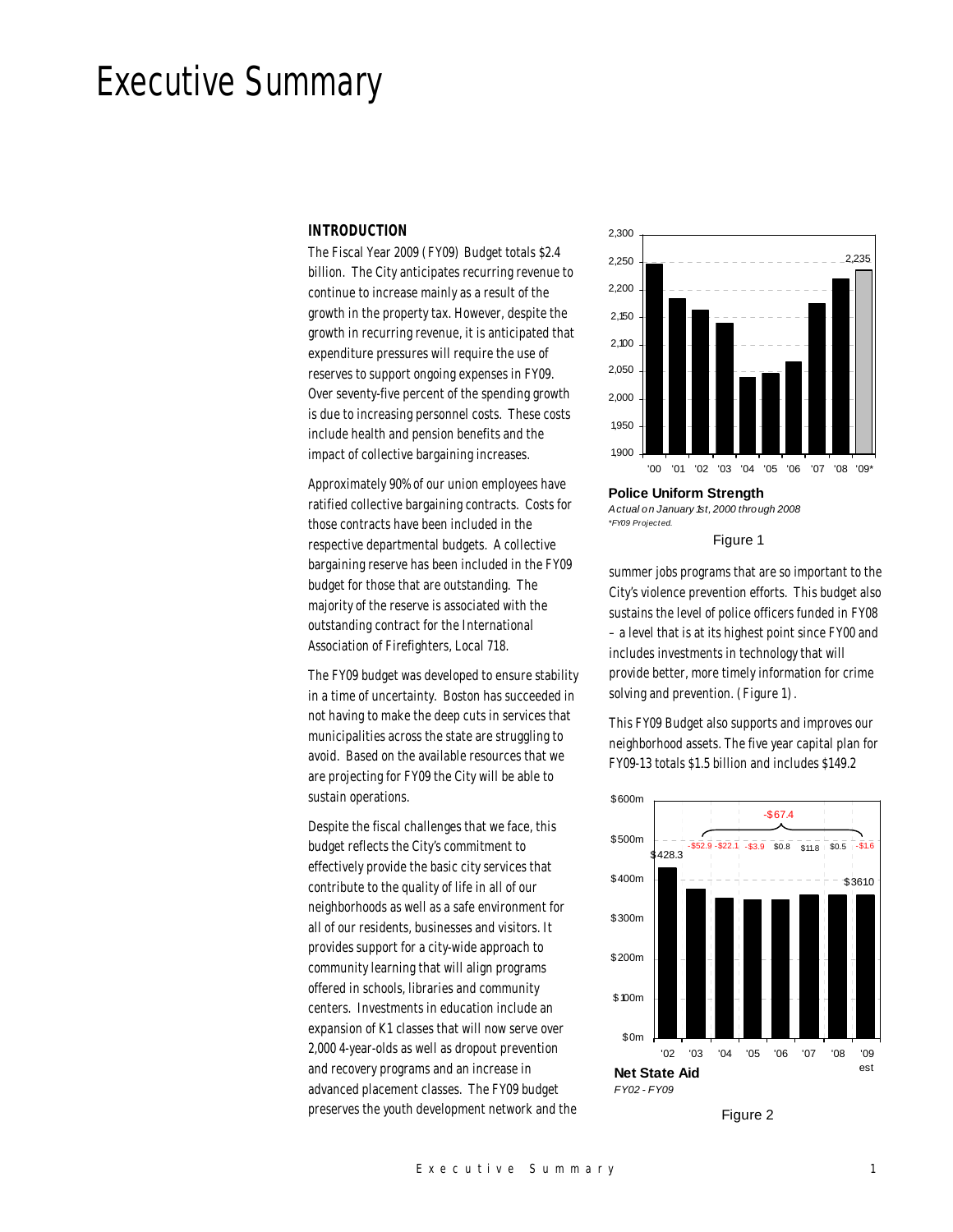million in new FY09 authorizations. The capital plan is designed to enhance the City's livability and includes streetscape improvements such as new trees, lighting and sidewalks as well as investments in parks, city buildings and equipment. The capital plan's theme, Cities are Neighborhoods (CAN), recognizes that the City draws its core strength from its neighborhoods. The results of the "Together We CAN" capital investment campaign are visible in every neighborhood.

## *Change in Resources and Expenditures*

Available revenues provide the basis for planning the FY09 appropriations and fixed costs. The FY09 budget reflects a revenue increase of \$110.2 million or 4.8 percent over FY08 budgeted revenues. The majority of the increase is due to continued growth in the City's largest revenue source, the property tax, which reflects a 4.9% net increase.

Net state aid, defined as state aid combined with the charter school tuition assessment and other assessments, is expected to decrease slightly for FY09 based on the recent local aid resolution agreed to by the House and Senate. The decrease in net state aid perpetuates the loss incurred over the last seven years (Figure 2). State aid is the second largest source of revenue for the City and therefore plays a critical role in determining available resources.

Excise taxes are projected to continue their steady growth in the FY09 budget. However, interest on investments is expected to decrease significantly based on actions taken by the Federal Reserve.

The FY09 budget includes revenue expected from a change in the parking fine and fee structure as well as an increase in parking enforcement staffing to allow for expanded street sweeping. The legislation required to make the fine and fee changes was approved along with the FY09 budget.

It is expected that an appropriation of \$10 million from budgetary fund balance (reserves) will be necessary in FY09 to fund ongoing expenses in the School Department. In addition, the budget includes a \$25 million appropriation from budgetary fund balance to continue to address the City's liability related to other post employment benefits (OPEB).

On the expenditure side, the FY09 budget reflects a 4.4 percent or \$82.1 million increase in appropriations and a 6.1 percent or \$28.0 million increase in fixed costs (pensions, debt service, state assessments and Suffolk County sheriff) for a total expenditure increase of \$110.2 million.

The growth in contractual salary increases along with increases in health benefits and the cost of energy drive the overall increases shown in appropriations. Decreases in external funding for

| Health Insurance as a       |          |
|-----------------------------|----------|
| <b>Percentage of Budget</b> |          |
| Fiscal 2002                 | 7.9%     |
|                             |          |
| Fiscal 2003                 | 8.3%     |
| Fiscal 2004                 | 9.1%     |
| Fiscal 2005                 | 9.7%     |
| Fiscal 2006                 | $10.0\%$ |
| Fiscal 2007                 | 10.7%    |
| Fiscal 2008 Budget          | 11.2%    |
| Fiscal 2009 Budget          | 11.0%    |

#### Table 1

vital programs also contribute to the increase in funding needed for some departments. This is true in particular in the School Department. In FY09 health insurance as a percentage of the total budget is 11.0 percent, up from 7.9 percent in FY02 (Table 1). The total general fund increase needed for health insurance is \$8.4 million. (When grants are included, the total increase needed is slightly less at \$8.3 million.) The increase in total fixed costs is driven by the pension funding schedule and state assessments. A more detailed discussion of the City's revenues and expenditures can be found in the Summary Budget chapter of this volume.

With salaries and health benefits representing approximately 73 percent of the City's operating budget appropriations, it is important to manage the level of the City's workforce. Through controlled hiring and attrition the City continues to keep employee levels down overall. The City's workforce was down 498, or approximately 3%, full-time equivalents between January 2002 and January 2008.

## *Boston's Economic Climate*

While the Massachusetts economy has still not fully recovered from the 2001-2002 recession, it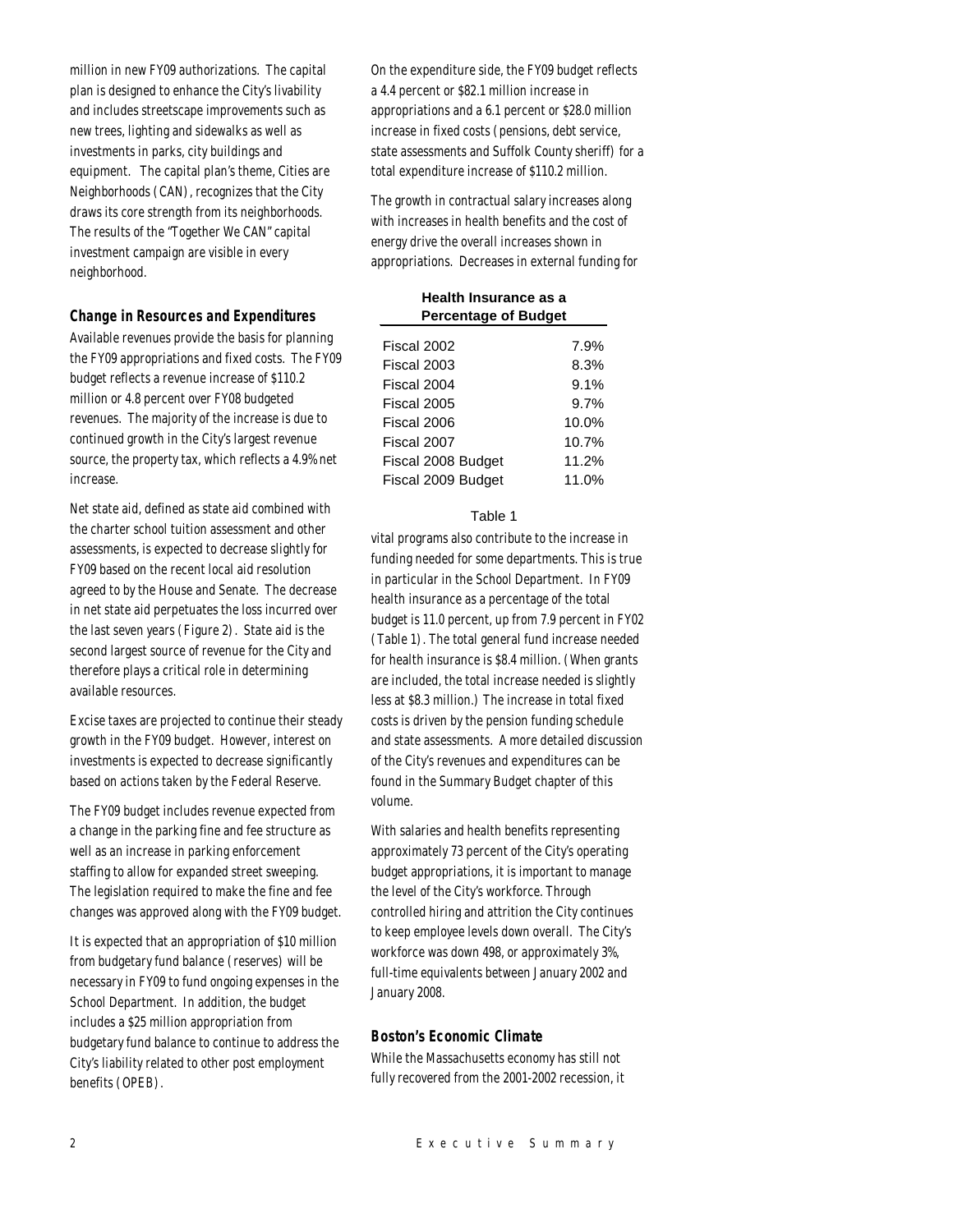may have to brace for yet another. Nationally, inflation, job loss and tight credit markets have been spurred on by record oil prices, a weak housing market and the implosion of sub-prime mortgage-debt instruments.

The Federal Reserve and the federal government are injecting hundreds of billions of dollars into the economy in an effort to stave off a deep and prolonged recession, and to help stabilize the banking industry after its write-off of billions of dollars in bad mortgage debt.

Though the number of jobs in Massachusetts has not yet returned to pre-recession levels, the state's unemployment rate, while increasing, still stands lower than the national rate. And, though Massachusetts' Gross State Product growth ranked 38<sup>th</sup> since the end of the last recession, in 2006 alone its rank moved up to 27th.

In FY09, the state continues to maintain a structural budget deficit of over \$1 billion, and has yet to increase aid to municipalities in proportion to reductions during the last recession.

Because Boston usually generates nearly onequarter of Massachusetts' annual economic output, the city has a large effect on the state's economy. With the United States now teetering on the edge of recession, it remains to be seen if the city's diverse economy can help stabilize the state's economy during this national downturn.

Slow economic growth will have an adverse impact on the City's budget , however, the impact will be marginal since Boston's comparatively restrictive revenue structure leaves it primarily dependent on growth in the relatively stable (but constrained under Proposition 2 ½ ) property tax and state aid.

Residential property taxpayers faced substantial tax increases between FY02 and FY07. Even though residential taxes eased in FY08, the Mayor remains committed to using new revenues from local option taxes proposed in his legislative package or the closing of tax loopholes to lessen the burden on property taxpayers.

A recent ruling by the Appellate Tax Board (ATB) effectively closes part of a loophole the Mayor sought to close legislatively. The ATB has ruled that telephone poles and wires on the public way are not exempt from taxes. As a result, and in keeping with the Mayor's promise, the City intends to lower FY09 property taxes for all other

taxpayers by the amount of the increase from this decision when it sets its tax rate with the state Department of Revenue this fall. This action will mark the first time since the implementation of Proposition 2 ½ that the City has not taken the entire allowable annual increase in the levy.

## *Long-Term Financial Outlook*

The City's history of balanced budgets, prudent fiscal policies, and conservatively structured debt with manageable future borrowing plans continues to serve the City well. In March 2008, Standard and Poor's and Fitch Ratings affirmed Boston's AA+ and AA ratings and Moody's Investor Services affirmed its Aa1 rating for Boston. The City's strong proactive management has been recognized by the credit markets over the past several years. A bond rating is a statement of credit quality that is analyzed when determining the interest rate that should be paid for a municipality's bonds. A higher bond rating translates into lower interest rates and real dollar savings for the City.

The high priority that City management places on carefully implementing sound fiscal policies and continuing to exercise strong fiscal discipline ensures the City's ability to preserve budgetary balance and maintain essential services.

## *Protecting the City's Gains and Continuing the Momentum*

Despite the compounding effect of six years of financial constraint, the City continues not only to address Boston's core needs but also to strengthen the quality of services it delivers to residents. Through stronger partnerships, greater efficiencies and increased alignment of resources around priorities, City departments have found innovative ways to build on the significant gains that Boston has made.

Guiding the focus for our departments is the overarching goal of ensuring that the remarkable resources and diverse opportunities of this city grow and are shared by more constituents. Our focus on that goal is embodied in the administration's eight priorities: eliminating health disparities, closing the achievement gap, increasing diversity, building workforce housing, creating jobs, reducing violent crime, providing better service and growing revenue. Through progress in these areas, Boston advances as a City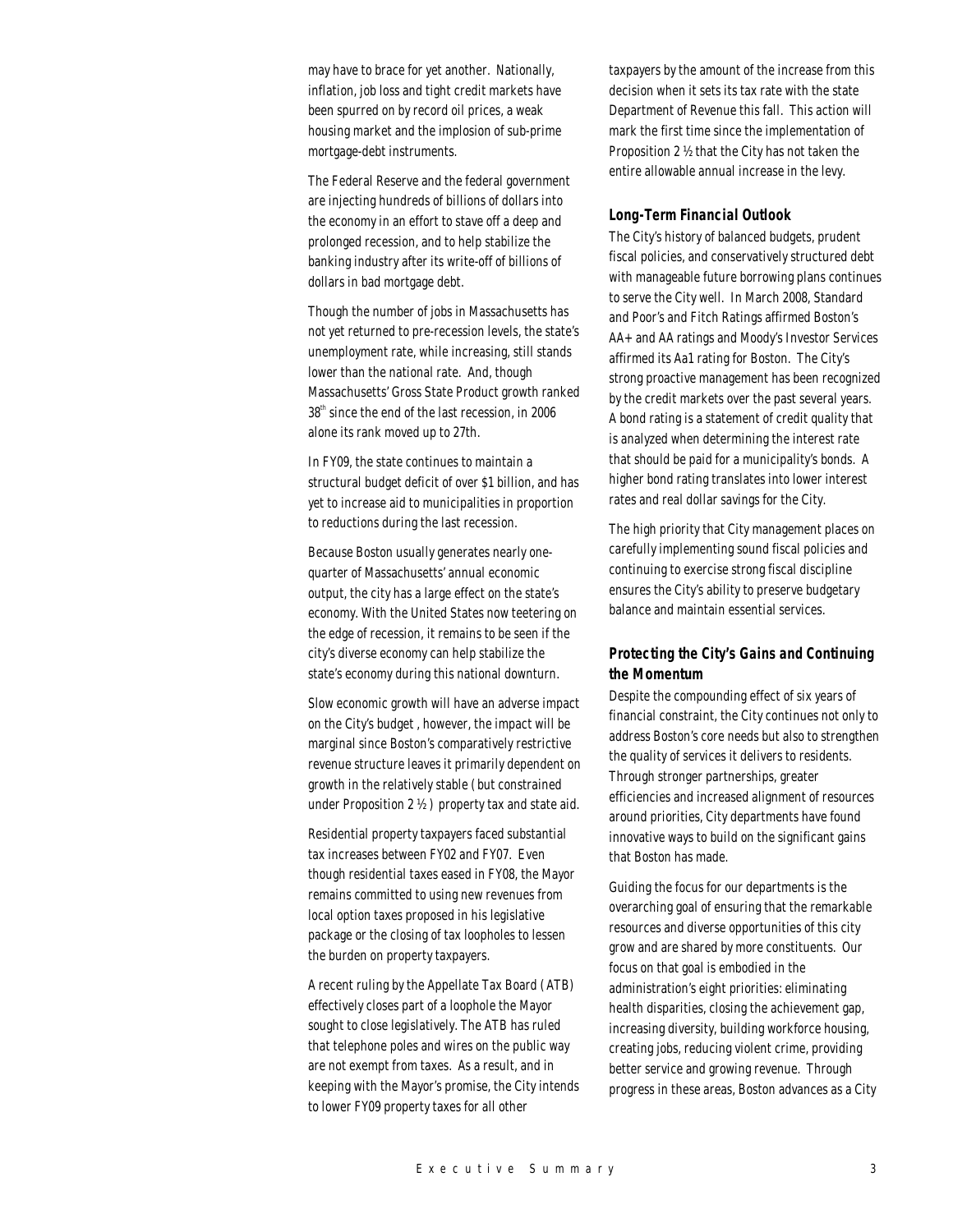of Opportunity and Hope, a City of Sustainability and Security, and a City of Innovation and Growth.

#### City of Opportunity and Hope

Opportunity and hope are the fuel for a vibrant, healthy city. They are also the essential ingredients in the successful development of our youth. More than anything else, this budget invests in the development of Boston's children and the programs necessary to support those children and their families in the pursuit of their dreams.

The City aspires to ensure that every child can reach her or his fullest potential here. By funding collaborative efforts with Boston's non-profit community and improving coordination between departments, the City is taking the steps necessary to fulfill that promise.

## Marshall the Whole City around the Development of the Whole Child

Launch Community Learning to integrate the curricula and coordinate the resources of Boston Public Schools, Boston Centers for Youth & Families and Boston Public Libraries; hire a community learning coordinator to organize this integration; open the new consolidated Burke High School, Grove Hall Library and Community Center and complete the Mattapan Library to increase educational resources available throughout the City; continue support of the Youth Development Network of streetworkers, youth workers and youth development specialists, increasing training and integration across departments and with external partners; implement Youth and Human Services Technology Initiative to track utilization of programs, improve visibility and access to City services.

## Invest In Earliest Years to Prevent the Achievement Gap

Expand developmental opportunities for children between birth and age five and support new parents in the education of their children under the new Thrive in Five strategy and through the Smart from the Start program; increase the number of K-1 slots so that more four-year olds can benefit from a full-day structured learning environment.

Ensure Boundless Horizons for Youth Add two advanced placement programs for high achieving high school students; implement a high school international baccalaureate program to provide a curriculum that challenges students to attain the highest international standard for education; sustain the summer and year-round job programs to increase employment experiences for Boston's youth; expand BCYF programming and invest \$300,000 in summer grants to non-profits to provide increased structured recreational, educational and cultural opportunities for youth.

## *City of Sustainability and Security*

The strength of Boston can be witnessed in the strength of its neighborhoods. Ensuring their sustained vitality is a top priority for this administration that is reflected throughout the budget. With programs that increase public safety, reduce financial insecurity and promote green living, the City is protecting the investments of residents against risks both immediate and longterm. These programs are based on the principle that the healthiest communities are created through the collaboration of neighbors with each other, with their communities at large, and with government. Key to this strategy is the City's commitment to a high level of capital investment, sustained in FY09 at \$120 million, despite fiscal pressures on the operating cost of debt service.

## Strengthen Community Policing and City Responsiveness

Sustain community policing by supporting Safe Streets Teams in eleven neighborhoods; support deeper collaborations in four neighborhoods disproportionately experiencing violent crime through the Violence Intervention & Prevention programs; maintain the City's investment in Fire Department apparatus replacement plan with anticipated delivery of six new pieces of equipment in FY09.